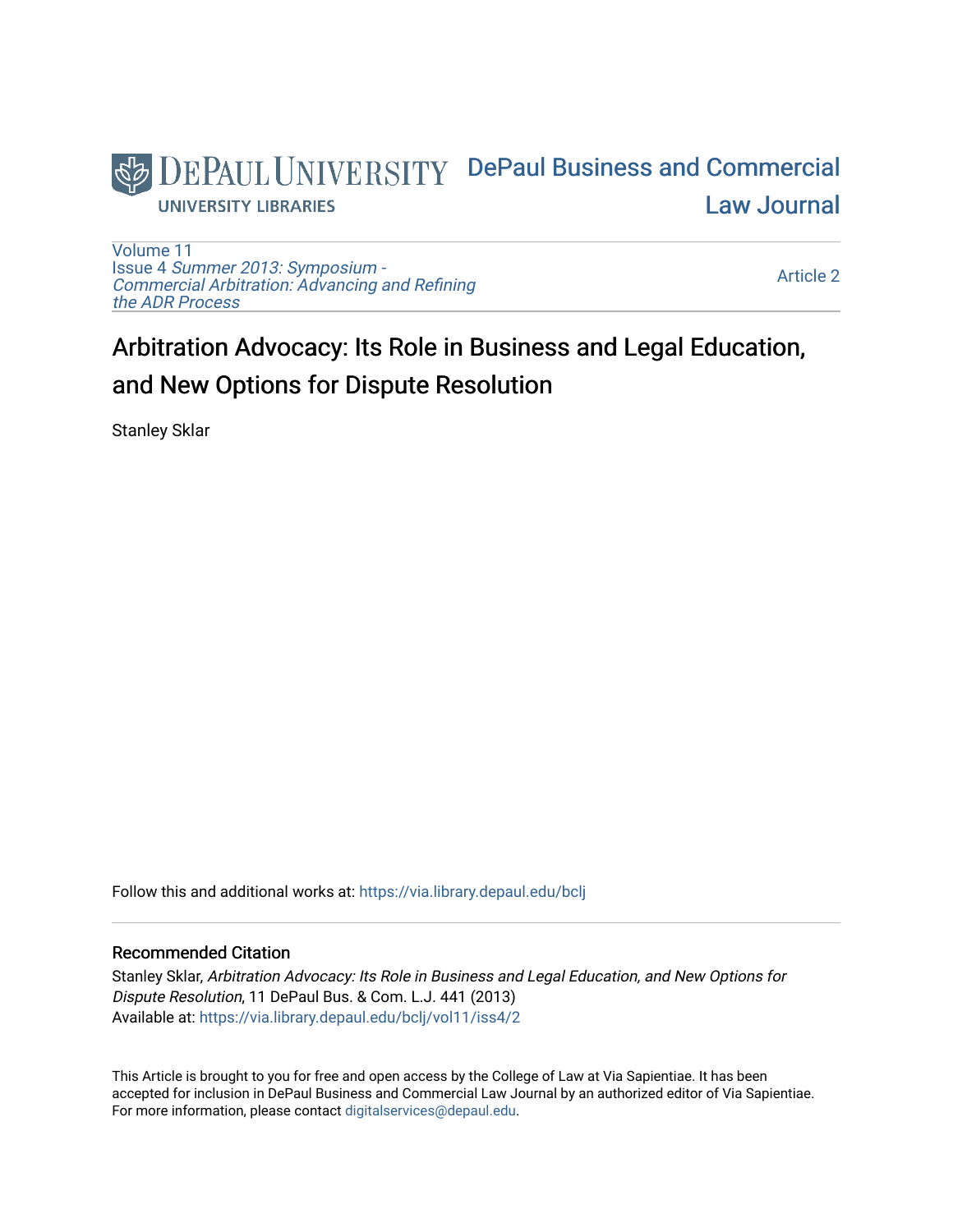# **Arbitration Advocacy: Its Role in Business and Legal Education, and New Options for Dispute Resolution**

#### *Stanley Sklar*

**SAM** FAYE: Good morning, everyone. Thank you all for joining us today. On behalf of myself and the *DePaul Business and Commercial Law Journal-students,* faculty, and guest speakers, it's a pleasure to have you here. We are here today to discuss matters of commercial arbitration, which is an area of interest for the students present and an area of expertise for our speakers and practitioners in the room.

With the current state of the judicial branch in many states, particularly Illinois, courts are facing a number of budget and financing issues. At the same time, businesses often seek more expedited and cost efficient dispute resolution forums than the courts are able to offer. Arbitration has become a significantly used dispute resolution process in the business world as attorneys look for new ideas to provide efficient services in terms of time and cost-effectiveness. There have been a number of new formats and ideas regarding arbitration, one of which has become a legal battle in Delaware. Two of our guest speakers today will explain the details and potential effects the Delaware program may have if it is ruled constitutional.

**I** want to give special thanks to our guest speakers who are here with us today. In the booklets that are in front of you, they give a little bit of information about them. But **I** just want to go ahead and acknowledge each of them individually as a personal thank you for being here after months of discussion with many of them. We have Mr. Paul Lurie, who is sitting up here on the end. Mr. Lurie is a partner at Schiff Hardin here in Chicago and has been business and legal counsel for major owners, developers, and design and construction teams for over forty years. Additionally, we have Christopher Martin, who is not here at the moment. He's coming from Northwestern. He's finishing teaching a class, but he'll be here shortly. Mr. Martin has had experience in a couple of states dealing with both business litigation matters and alternative dispute resolution, and he's going to give us a few words on the cost-effectiveness of commercial arbitration and ways to keep those costs down. Additionally, joining us in a little while is the Honorable Clifford Meacham, who is a retired Cook County judge and currently serves as a neutral on behalf of **JAMS.** So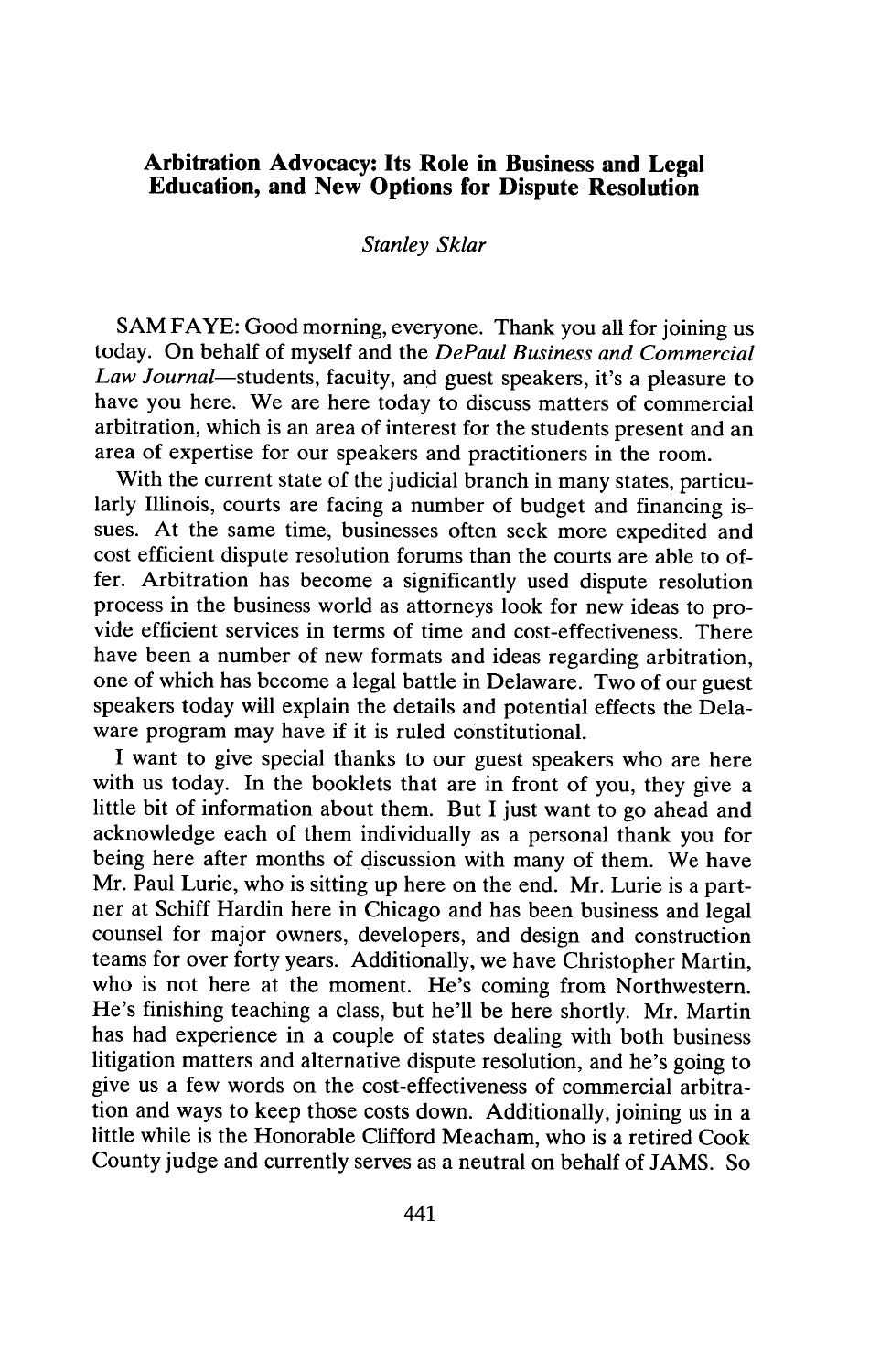## 442 **DEPAUL BUSINESS & COMMERCIAL LAw JOURNAL** [Vol. 11:441

he will be here to give you his thoughts and opinions from a former judge's standpoint. Also joining us is Stanley Sklar, who is right up here. Mr. Sklar is an adjunct professor at DePaul and teaches a class in commercial arbitration. For the students here, **I** suggest you take it. I want to thank Professor Sklar particularly because **I** think his class and some of the things **I** learned in it is what led to the development of this program and the ideas that spawned. And finally we have Mr. Gregory Varallo and Mr. John Mark Zeberkiewicz, who are sitting in the back over there. **I** want to thank both of them particularly for coming in from Wilmington, Delaware last night. These two gentlemen are familiar with the program that was passed in Delaware and have had some practical, hands-on experience, and they're going to give you a firsthand insight into what they think about the program, why they think it's successful, and the possible effects it may have on Delaware if it moves forward, and also on other states if others outside of Delaware decide to adopt similar concepts.

So without further ado, **I** want to turn the floor over to Mr. Lurie and Mr. Sklar, who are going to start for us. And on that note, here is Professor Stanley Sklar.

**STANLEY** SKLAR: I see that **I** have at least one of my former students here. She'll know when to laugh at the appropriate time. **I** want to discuss the concept of arbitration advocacy and its role in business and legal education. One of the things that **I** tell my class at the very beginning is that **I** cannot turn them into an advocate of arbitration. **I** can't turn them into the kind of person who will deal with arbitration as the be-all and end-all to resolve all disputes.

It is an alternative process to the court system, and that is what we tend to forget-that there are several alternatives, which **I** will go into in greater detail. One of the main concepts is the push-pull that you find in industry between the lawyer and the client; lawyers are risk avoiders, okay. **Why** else do we have contracts that run page after page and paragraph after paragraph to explain what the word "the" means? We just don't like to take risks.

On the other hand, the client is the risk taker. It's their money, their problem. And it's up to us to say there are options out there that are available to deal with the dispute. How do you want to spend your money? And they have to make that decision. Sometimes it is as contrary to us as risk avoiders. We just don't like to take risks.

Part of the issue relates to, for example, law schools. Where do you find arbitration? Usually you go into the contracts book, your contracts textbook, and you look under contracts of adhesion or you look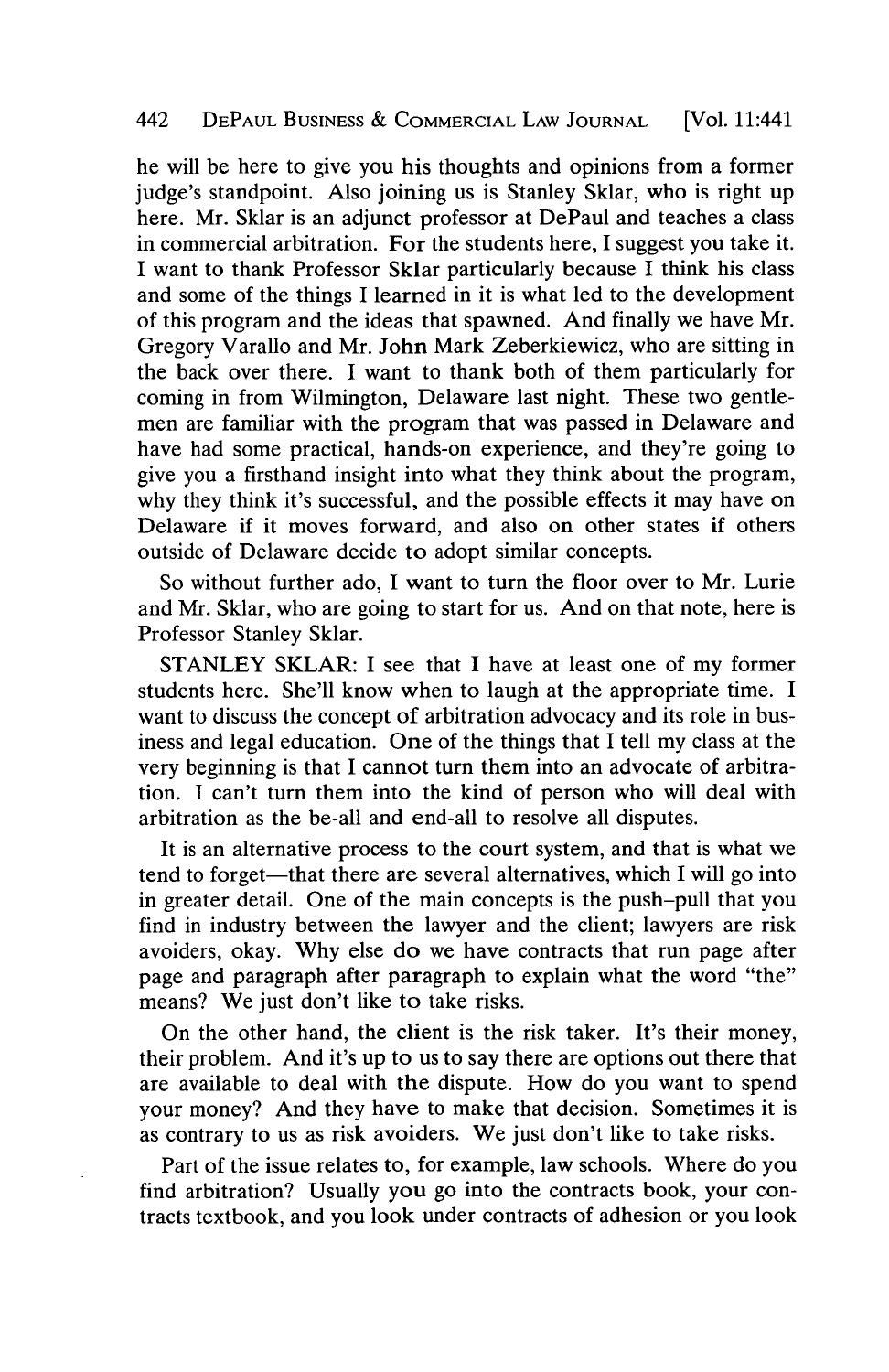**ARBITRATION ADVOCACY 2013]** 443

under mutuality of obligation, and then there are probably one or two cases on arbitration.

It is what **I** call suffering from the Rodney Dangerfield syndrome, "It don't get no respect." **Why?** Because it's not really classy enough. The number of law schools that are presenting courses in commercial arbitration are growing, including DePaul, Loyola, and Northwestern. Probably the leader is Pepperdine University in California.

When you take a look at the courses that are presented in the law school, there's Civil Procedure **1** and 2. There's Advanced Civil Procedure. There are civil procedure seminars, civil procedure symposia. But when you practice, how many of you will remember what *Erie Railroad Co. v. Tompkins'* stood for? I challenge how many will **do** that.

On the other hand, in contracts, how many of you will remember *Hadley v. Baxendale?2* That is a case that discusses foreseeability of damages. That's an important case, but law schools don't really concentrate on that case enough.

Legal writing is another area that can be improved. Does legal writing teach you how to write a contract, a real contract? **I** question whether it does. I question whether you can write an effective contract at the end of your first year anyway. Maybe that is for a symposium class.

The continuum of dispute resolution is not really addressed—the continuum of negotiation, mediation, litigation, arbitration, dispute review boards, and mini trials. There's a whole litany of alternatives to litigation.

The trial courses—probably going to step on some sacred toes right now. But how effective are moot court exercises to teach you how to try a case? I don't know the answer to that. **I** know **I** had moot court when **I** was in law school my first year. **I** don't think it was as helpful as it could have been. But the way that you're going to get the education and trial strategies is when you get out and you actually try cases.

The art of taking a deposition-How many take a deposition and essentially try the case in their deposition? Or they have a list of questions that they're asking and they're not listening to the answers. Because they've got their questions, and they go to the question, they ask the question and they're looking for the next question before they listen to what the answer is. **"I** don't have the right to appeal" is another mantra. At a lecture, a lawyer came up and said, "Well, you

**<sup>1.</sup> Erie R.R. v. Tompkins, 304 U.S.** 64 **(1938).**

**<sup>2.</sup> Hadley v. Baxendale, (1854) 9 Ex. 341, 156 Eng. Rep. 145.**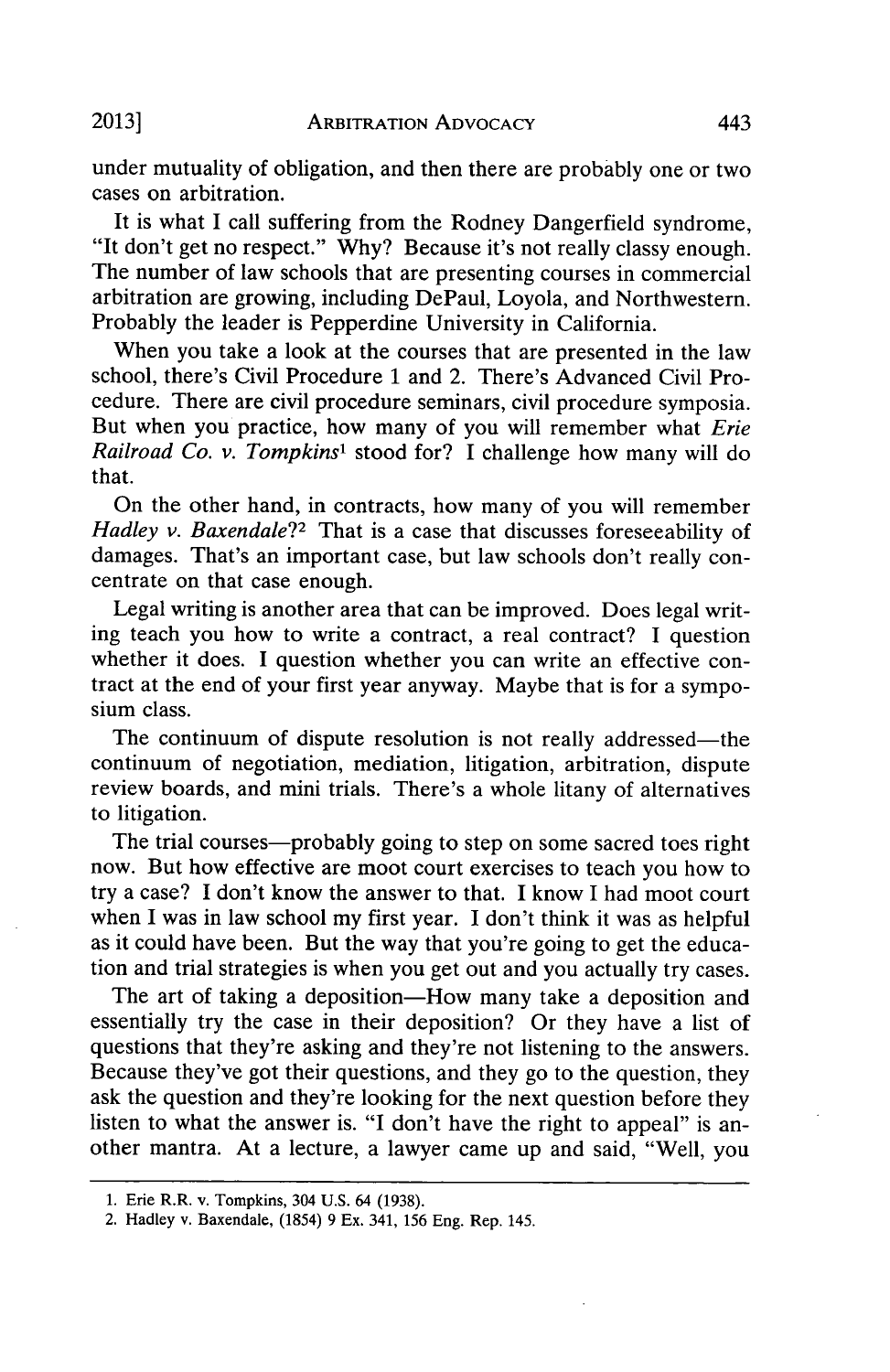know, what is critical for me is that **I** can't appeal." And I said, "Well, in your twenty-some-odd years of practice, how many cases have you appealed?" and she said, "One." **I** said, "Then why is the right to appeal so important?"

But I've come around to the conclusion that if the client wants the right to appeal, you can put that into an arbitration agreement. The fact that people will say arbitration does not have the right to appeal is wrong. And where does that fault lie? The fault lies with the transactional lawyer who drafts the contract and then drafts the terms of the arbitration provision.

So, you know, here's some of the challenges that you have facing law schools and the business schools. First of all, where are the joint courses between law schools and business schools? Remember what **I** said earlier, the business owner is the risk taker and the lawyer is the risk avoider. What better place to teach how to have a blending of the two than in courses with law schools and business schools operating together? That is a major factor.

The discovery syndrome that drives the cost of litigation up is electronic discovery, which really increases exponentially the cost of trials. So it would really be great to see courses with the law schools and the business schools in terms of the cost-effectiveness of trials.

Where is there a course, for example, on risk analysis in litigation? You have risk analysis in all kinds of business venues, but what about risk analysis in litigation? What happens if your motion for summary judgment is denied? What happens if your key witness doesn't show up? Here is another way or another avenue for the law schools and the business schools to operate together.

What are the alternatives? I tell my class that **I** can't make you effective arbitrators, and I can't make you effective advocates in arbitration. But what I can do is open your minds to the alternative that is out there-an alternative that you, as counsel, would be presenting to your clients.

**A** client comes in and says, "I've got this problem. What do **I** do? How do **I** handle it?" Well, negotiation is the first way. **Of** course, negotiation also depends upon the other side being willing to sit down. And when you say negotiation, well, we have to call the other side. I'm not calling the other side because if **I** call the other side, it's a sign of weakness on my part.

So, therefore, you reach an impasse. You can't even get to the first step because each side is afraid to call the other side. How do you deal with it? Real simple, in terms of the dispute resolution clause. Remember, I'm not calling it an arbitration clause. I'm calling it a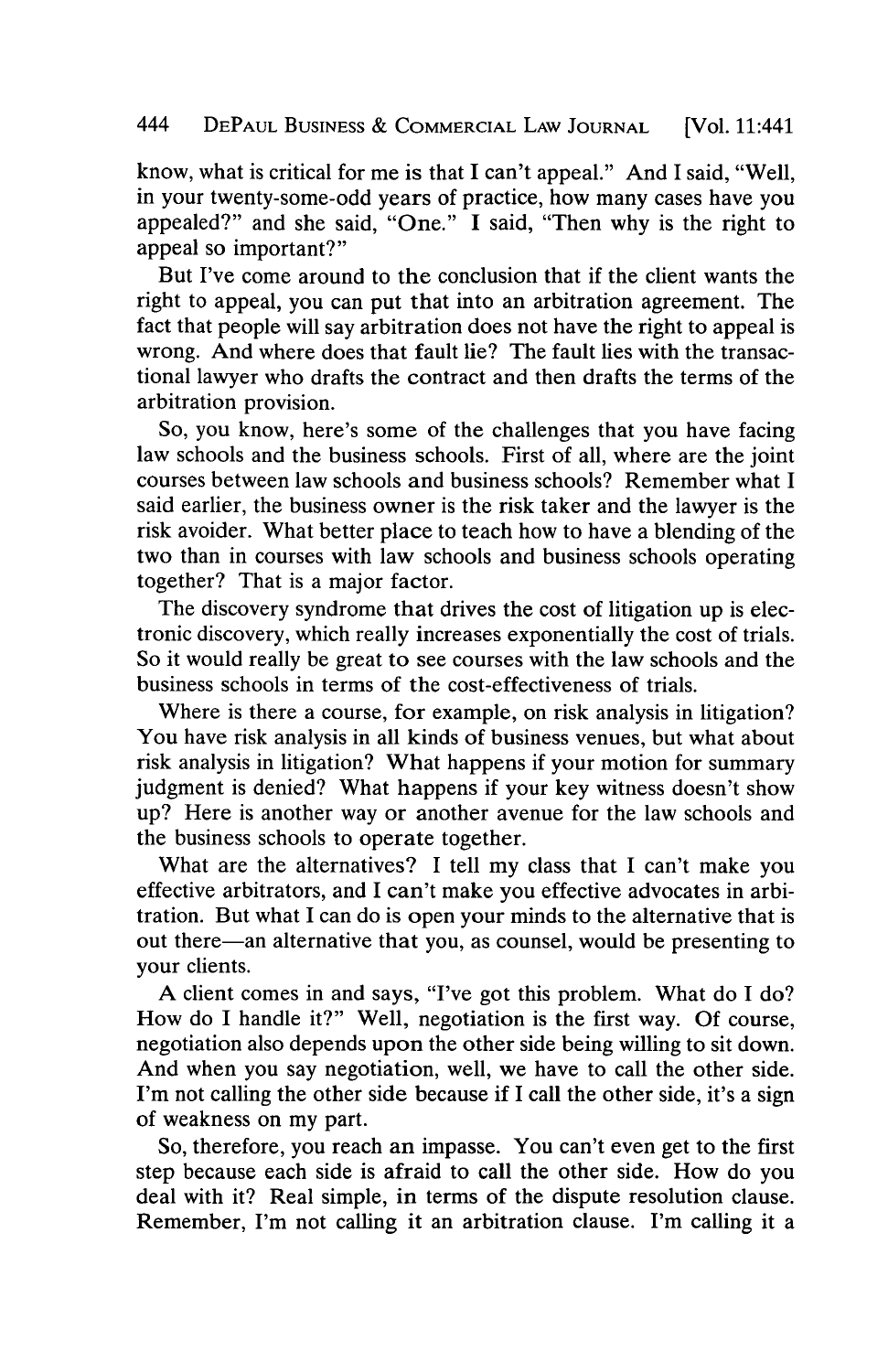dispute resolution clause in which you provide that the parties have to talk to each other at the executive level before they can get to the next step. Now it becomes a contractual obligation. Whoever calls first is

meaningless because the contract says you have to engage in that discussion.

Mediation. Mediation is probably the cheapest dollars your client will ever spend to resolve a dispute. **Why?** It truncates the process. And so what happens? The client refuses because the other side's going to get all this free discovery.

That's an asinine response because they're going to get those documents anyway. **If** you go to court, they're going to be part of the court proceeding. **If** you go to arbitration, they can be part of the arbitration. So sooner or later, all of these documents that you're holding close to yourself and you don't want to disclose are going to be disclosed anyway.

While in private practice, I concentrated in construction law where you have disputes that are endemic. They were the leaders in resolving disputes. The American Institute of Architects **(AIA)** required arbitration for all disputes. The new documents now provide an alternative, but the fact is that the architecture industry recognized that it needed expertise to resolve the dispute.

**My** classic example is to explain to the jury the intricacies and mystique of how concrete sets. Now, for laypeople, it's how concrete hardens. Their eyes will glaze over. You will lose them. But if you have a case like that in an arbitration with skilled arbitrators experienced in construction, they will understand what's going on. So is an industry that said **I** want my case to be heard and decided **by** my peers, not **by** twelve neighbors who are chosen at random to sit in a jury. **I** want my peers to make that decision.

There are dispute review boards. Dispute review boards are set up in advance, made up of engineers and occasionally lawyers.

We have the project neutral. These are variations that can be used in any industry, okay. Let's assume we have what we call project neutrals. These are individuals who are engaged at the beginning of a project, and as and when a dispute arises, they will make a decision and keep the project going.

Well, you can take that same concept and put it into effect in an industrial process and say that if there is a problem that comes up between a supplier and a manufacturer, this project neutral, who is an expert in that particular area, will make that decision. But you keep the process going. You minimize the chance for disputes, and you keep the process going.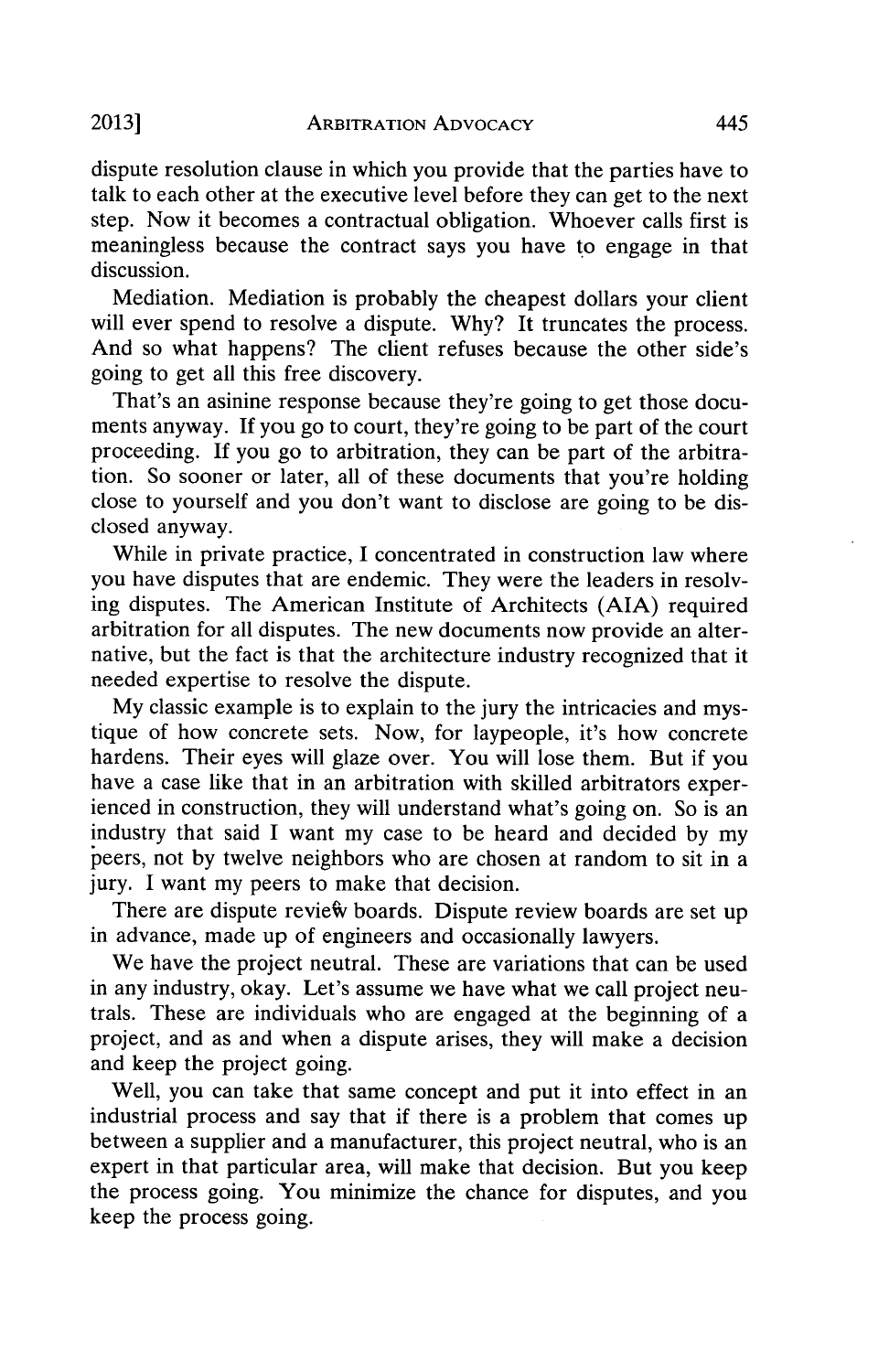# *446* **DEPAUL BUSINESS & COMMERCIAL LAW JOURNAL** [Vol. 11:441

**Why** is there this inherent bias against arbitration? Maybe part of it is because what we call the vanishing trial. You know, fewer and fewer cases are tried. Most get settled. Most get settled on the courtroom steps. And why? Because of the cost involved. And clients do not want to get engaged in what I call the abyss of litigation.

How many of you are familiar with Dickens's book, *Bleak House?3* It is about the infamous Jarndyce case that went on forever as to who was the rightful heir to the estate. And at the end, the chancellor remarked that the good news is that we have determined the true heir of Jarndyce; the bad news, however, is that there's nothing left in the estate because it's all been used up in the years and years of fighting.

**If** the key to your dispute is that you have to have precedential value, then arbitration's not the way to go because arbitration is confidential. Where's the precedential value of something that's confidential? This is the one area where **I** would opt for litigation as opposed to arbitration.

The other aspect that we have right now is that we're faced with what I call the age of the sequester. The Northern District is talking-the Northern District of Illinois courts are talking about the possibility of going to four days a week because of the impact of the sequester.

Are the Illinois courts far behind when our state is in a fiscal crunch right now? On the other hand, at arbitration, we're not faced with the sequester. We're not faced with the fiscal dilemma of the state. We set the case, have a hearing, and are ready to go.

Now put yourself in the position of counsel. You go to counsel and you say, "You know what? I've heard Sklar talk. I've heard Lurie talk. I've heard everybody talk, and **I** have a kinder, gentler way of resolving the dispute." And, invariably, the response from house counsel is going to be, "First, I want you to tear their heart out, and after you're done, then we'll talk about kinder and gentler." And that is, unfortunately, what happens.

The College of Commercial Arbitrators came out with the protocols for expeditious and cost-effective commercial arbitration. This was a result of a symposium that invited providers, users, counsel, and academics to talk about the arbitration process.

Am **I** an advocate of arbitration? You're damn right **I** am. Am I a critic of the current state of arbitration? You bet I am because it could be better. My quest is to get to the transactional lawyerneither the litigators nor the trial lawyers but the transactional attorneys. **Why?** Because they're the ones that prepare the contracts.

**<sup>3.</sup> CHARLEs DICKENS, BLEAK HOUSE (1853).**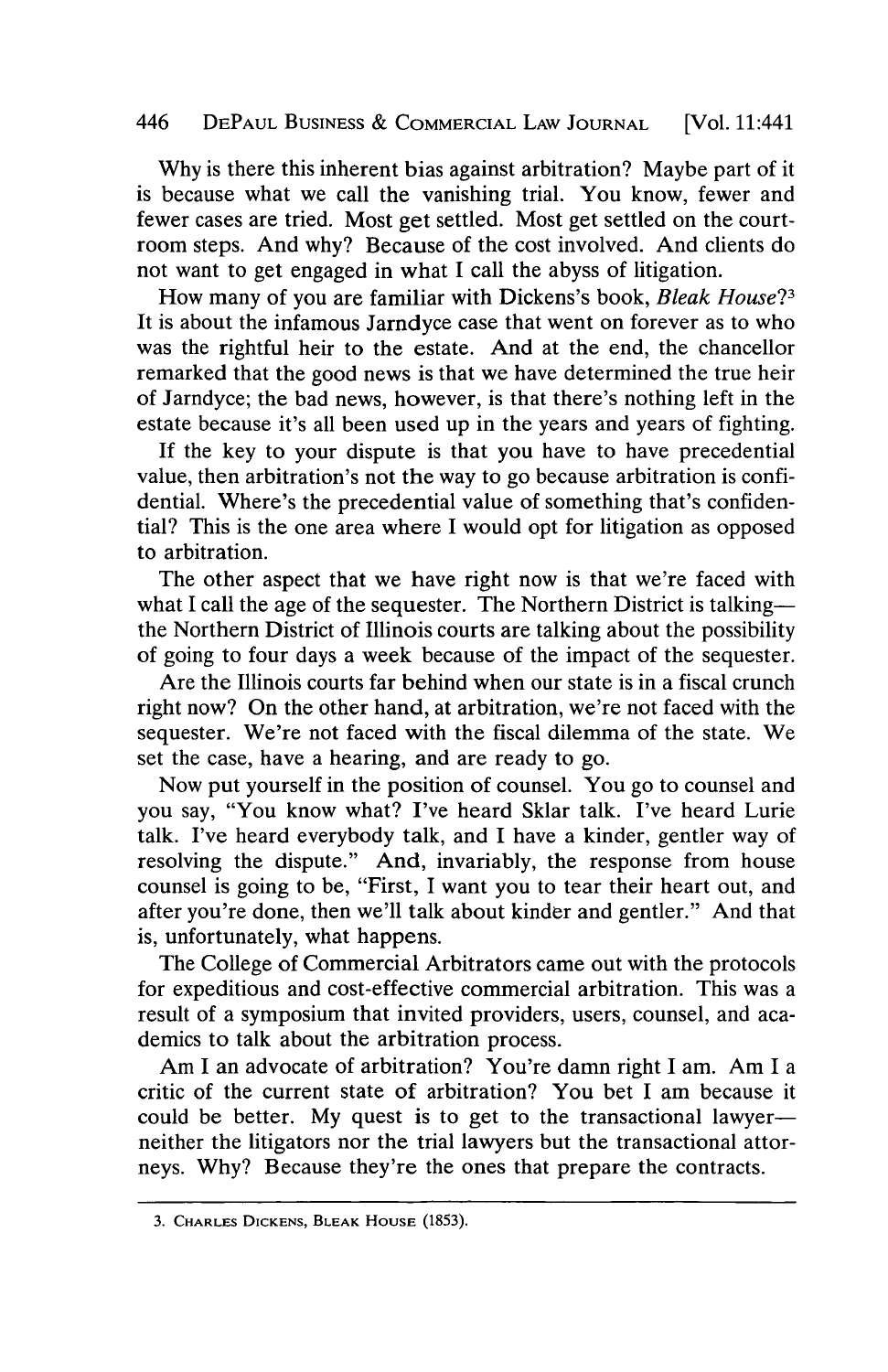Transactional attorneys establish the blueprint for the eventual trial, whether it is in court or is in arbitration, but too frequently the response is, **"I** can't bring up dispute resolution!" **Why** can't you bring up dispute resolution? "Because they'll think that we don't trust them. And we're bringing up the specter of suspicion because maybe there's going to be a dispute, and **I** can't bring it up at this point. And besides that, **I** have to protect the deal. **I** have to make the deal." That's the mantra of the transactional attorney-protect the deal. **I** avoided that problem with my practice **by,** you know what, sending him the first draft of the construction contract so that it was there from the beginning. It was part of the negotiation from the beginning.

So the transactional attorneys have to be educated that dispute resolution, whether it is litigation, arbitration, mediation, or some other alternative, is something that has to be addressed as well as the dollars and cents of the deal, whatever that deal may be.

Trial counsel has to understand that maybe scorched earth works in front of a jury. Scorched earth will not work before a panel of arbitrators. **I** can tell you that it will not work. We expect professionalism. We expect courtesy. We don't expect any disparaging comments about the parenthood of any of the parties or witnesses, and that's one of the things that is a critical answer, a critical issue.

What works in front of a jury does not work in front of an arbitration panel. They are two different things. And **I** have all the respect in the world for those lawyers who engage in jury trials. They are perhaps the most difficult types of dispute resolution that you can be involved in.

The fact is that transactional lawyers and the litigators have to work together in the drafting of the contract. Everything stems from the contract. **My** authority as an arbitrator stems from the contract. **My** ability to render a decision stems from the contract. The right to appeal, if there is one, stems from the contract. **If** it's not provided for in the contract, **I** don't have the authority to proceed with certain areas, okay. That is a critical factor.

So the transactional lawyer and the litigator have to work together. I mean, as long as I'm knocking people, I'm going to knock the neutrals as well, okay. We like to think we're perfect, but we're not. We forget about the fact that we, as neutrals, are paid to manage a process, effectively manage a process, reach a decision based on the evidence that's presented and not on what we think is fair. **If** you're talking about it's not fair, then maybe you go to a court of chancery or maybe you go to your religious leader if you're looking for fair. What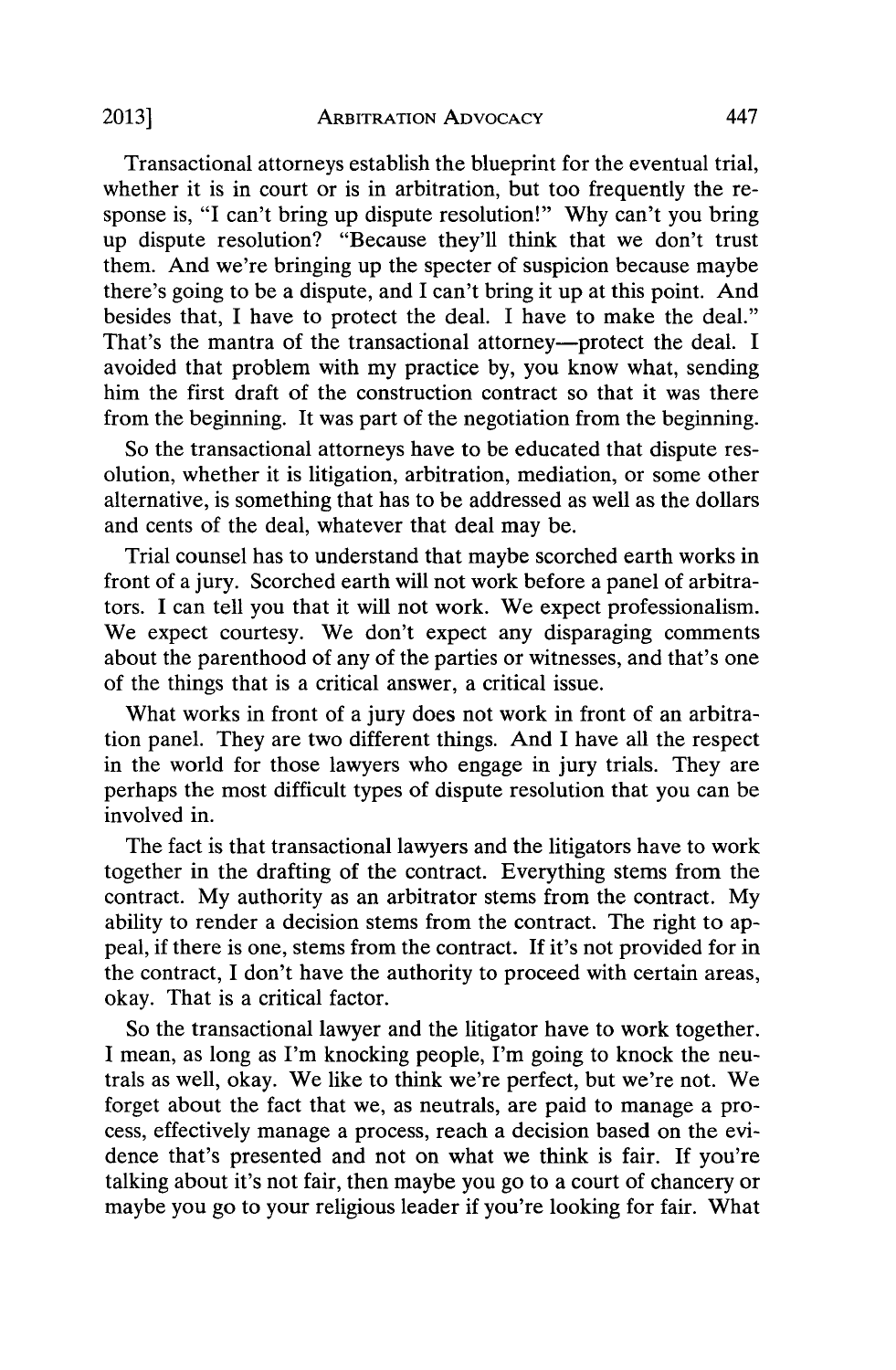we're talking about is a conclusion that's based on the contract and the evidence submitted.

I've taken potshots at house counsel. I've taken-excuse me, at the trial attorneys, the neutrals, and house counsel. For those of you who will become house counsel, when you have a dispute, just because your trial lawyer says "X" doesn't necessarily mean that you have to accept that. You should question counsel. When you engage outside counsel in a dispute, what is their experience level if it's a litigation matter? What's their experience level if it's an arbitration matter? You make that kind of inquiry. You engage in your due diligence when you select them.

I think that the law schools could use a little more of what they call PPS, practical problem solving. That the days of lecturing not being supplemented **by** problem solving is not exactly the greatest teaching technique in the world, and I've made my mistakes along the way, realizing that students want to be involved in the problem sessions. They want to be involved so that they have a sense of what it is like.

What is a default appointment? Here is where you put your license on the line. Default appointment occurs when the American Arbitration Association, for example, sends you a list of ten prospective arbitrators, and then you can't come to an agreement. Next thing is, okay, we're going to send you a list of five. Both sides still can't come to an agreement.

Then the American Arbitration Association's empowered to make a default appointment. They can pick whomever they want, and I will tell you that I believe that that is also an abdication of the responsibility of counsel on both sides. There is no reason to let a third party pick the trier of fact when you have the opportunity to make that selection yourself.

What do I do if I was looking for a neutral? Where do I get this list? Well, you know, email is wonderful. You send an email around to your partners, and you say, "I need a list of arbitrators." They give you a list. **Of** course, the list can include arbitrators who've engaged in patent infringement cases, medical malpractice, but you're talking about a commercial situation. So you have to be precise in terms of what you're asking.

One of the things that I did when I practiced, I would look at the résumé of each of the proposed arbitrators. And why? I want to see if they have engaged in what **I** call the continuing arbitrator education. Have they participated in **ACE** courses? What have they done to keep themselves up-to-date on the techniques and effective management of an arbitration case?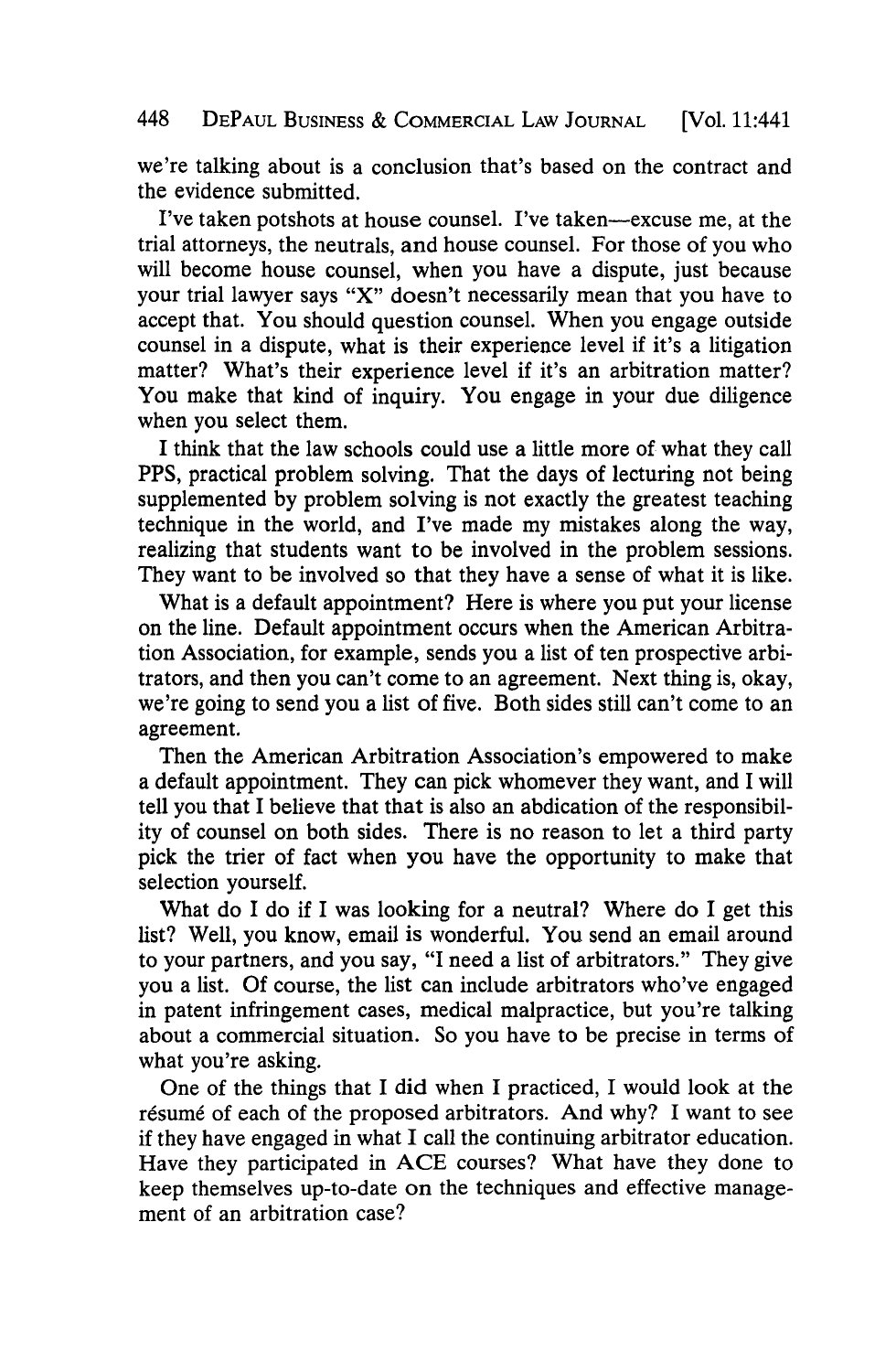One of the anecdotes that comes up at arbitration is that, as far as it is concerned, arbitrators split the baby. Everybody knows that arbitrators split the baby. That is something that has dogged us probably ever since arbitration started.

The American Arbitration Association has an interesting study. Its study shows that **87%** of the cases resulted in one side or the other side winning or losing, okay. Only **13%** resulted in a "Solomon" verdict.

The other is that cases in arbitration go to award in two years or less. What is the current wait in the Circuit Court of Cook County? When I practiced, it was about four or five years. I don't know what it is now. But this from the day you file till the day you get the award can be less than two years. That's like a rocket docket.

What is interesting about AIA contracts is that they require mediation as a first step before you do anything else. You have to participate in mediation, and I think that you have to participate-I like to see that you have to participate in mediation in good faith. The sad thing is, sometimes a mediation is not ripe for resolution. People don't know enough about the case. They haven't done anything to explore what the nature of the case is. They may not have engaged an expert.

So I think that there's nothing wrong with saying we want to engage in mediation, but you know what? We don't think it's ripe yet. We have to do a little bit of homework. The Associated General Contractors (AGC)-and again, the reason I talk about the construction industry is that we were involving dispute resolution when most industries didn't even know how to spell it, because we recognized the need for it. **AGC** has what are known as consensus documents, and in the consensus documents, they also have a provision dealing with dispute resolution. I talked about sitting down and deciding who your proposed neutrals may be early in the process, and that's something that people don't think about.

If you're looking for studies, if you're looking for aids in the arbitration process, I suggest you go to the International Institute for Conflict Prevention and Resolution's (CPR) website. It's an alternative dispute resolution think tank. It has a whole series of alternatives out there.

For example, they have what's called the litigation prenuptial agreement. Sometimes it's called "fire the judge." That is an agreement where counsels get together, and they will agree on how the court proceeding is to be handled. It's almost like pre-filing or scheduling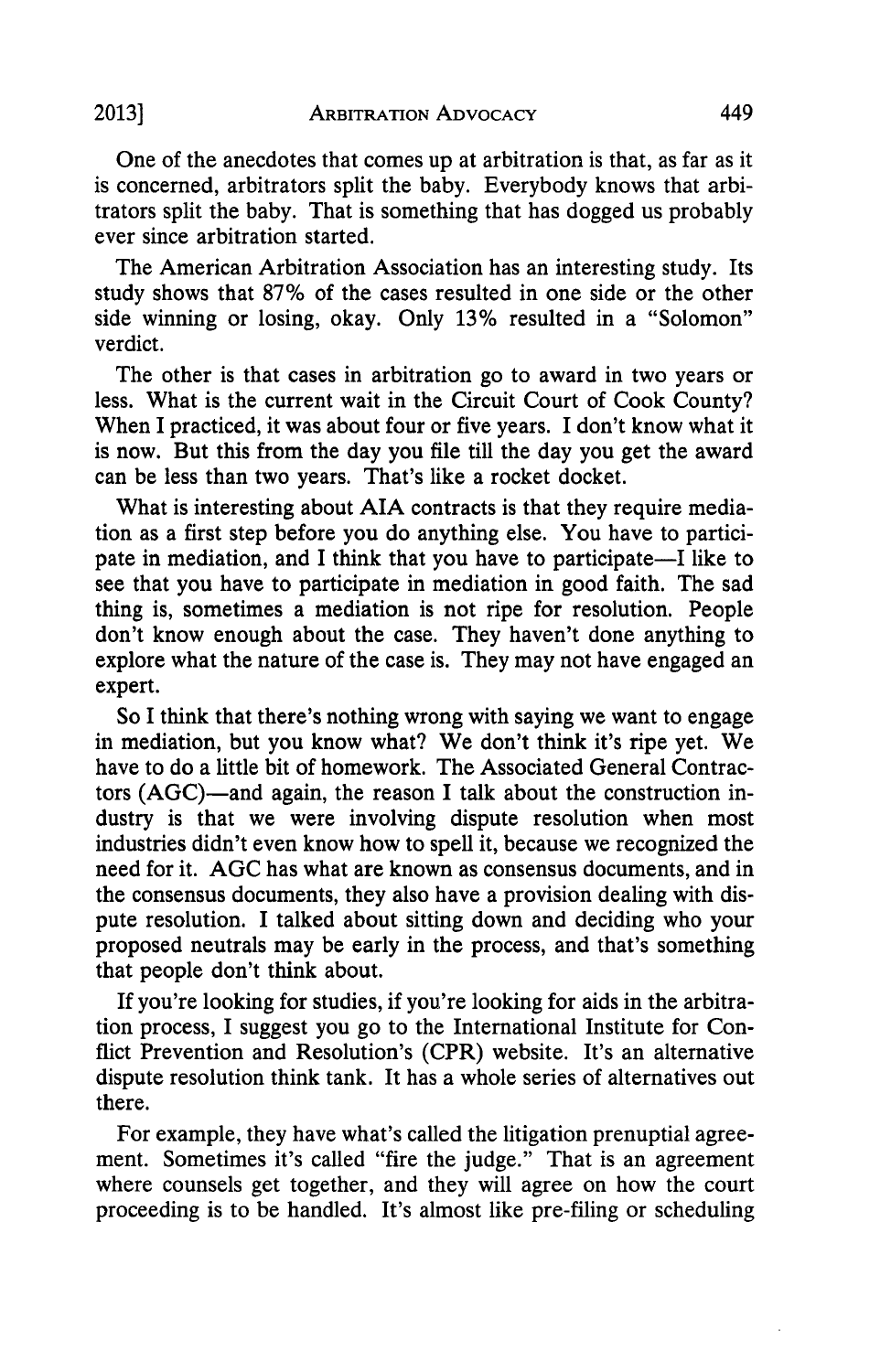### 450 **DEPAUL BUSINESS & COMMERCIAL LAW JOURNAL** [Vol. 11:441

order. They agree that this is what we're going to do. This is how we're going to handle the case.

We're not going to go with unlimited discovery. We're going to limit the amount of depositions. We're going to limit the amount of interrogatories. Incidentally, **I** think the interrogatories, personal opinion, are the most useless piece of documentation you could ever have, except in one instance, and that instance is naming the individuals who have the most knowledge about the particular dispute.

I want to know who they are and where they are. Other than that, interrogatories are prepared **by** the attorneys, and they're answered **by** the attorneys. And then you take a look at the definitions that usually run more pages than the actual interrogatories. So **I** don't think that they're particularly useful.

But in the litigation prenuptial agreement, you take it to the judge and say, "Judge, essentially we have agreed on how we're going to handle the case." The judge can look at it and say, "Okay, it's your case. There's nothing that's out of the ordinary that offends me. **I** will enter it as an order of this Court."

The judge can also say, "You know what? You're not going to tell me how to run my courtroom. I don't care what you agree to. That's not the way **I** run my courtroom." So what do counsels do? They fire the judge. They take a dismissal, and they go into arbitration. So here is an alternative that probably still hasn't found its legs yet, but it's an alternative that's out there to consider.

Damages. CPR has a whole protocol on how you assess damages and how you allocate damages. They have disclosure. What do you have to disclose and how do you present witnesses in commercial arbitration? There is a very good tool that you can use when you practice. It's called the due diligence evaluation tool for selecting arbitrators and mediators. You go online. You go through the questions that are asked, and it helps direct you toward the type of arbitrator or mediator that you're looking for. The protocols of the college **I** mentioned. There is another source of arbitration information, and that is the ICC Commission on Arbitration. **ICC** handles international cases.

Those of us who do cases in the United States can learn a lot from the way it handles international cases. You know, for example, in an international case, How do you put on a witness? You put the witness on with a witness statement, which is the equivalent of direct examination. The arbitrators have the witness statement ahead of time, and the witness is present for cross-examination.

That can cut trial time down significantly. Try to do that in the United States, and you're looked at as though you're a little on the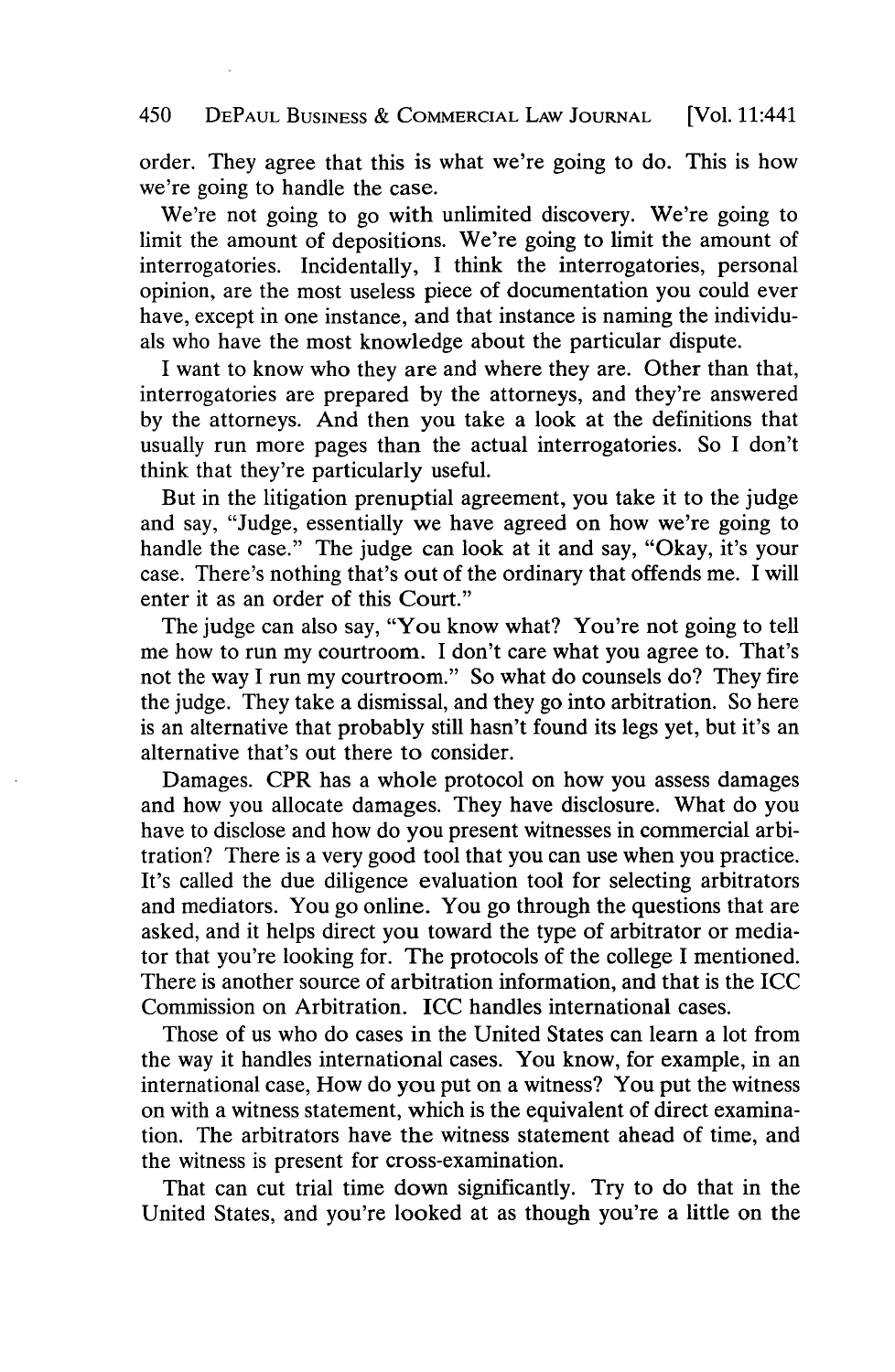loony side. What is the response? It takes me as long to prepare the witness statement as it does to prepare the witness for testimony. But the beauty of it is that the witness statement is in the hands of the panel and the opposition, and what goes on is cross-examination, redirect, and recross. And that really cuts down an enormous amount of time.

Curt von Kann participated in a seminar with DePaul, and it was published in the *Business and Commercial Law Journal* in the spring of 2009.<sup>4</sup> And what he asked was—What is the report card on commercial arbitration? How are we doing? Are we better, doing worse, are we okay, not okay? So he had a series of ten categories, and he called it a report card on the process.

So category number one: choosing the decision maker, okay. Choosing the decision maker, we get an *A* because we pick who's going to hear the case. We pick who's going to hear the evidence. We pick the neutral that's going to manage.

What do you do in the circuit court? You go and you see what slip number you have, and that tells you who your judge is. And sometimes you look at it and you go, "Oh my God, with that judge, we got to settle the case." Sometimes you say that's good, sometimes bad.

But the fact is that in the arbitration, you pick the triers of fact. You may not be happy in the end with their decision, but you have the upfront opportunity to select them. So you know what? You got an *A.*

Customizing the process for each case. You have this enormous opportunity to set up the procedure in which the case is going to be held. In arbitration cases that **I** am the chair or sole arbitrator, **I** will send out what is known as a proposed scheduling order. And in that proposed scheduling order, **I** list all of the alternatives that you may have—for example, no depositions, several depositions, a lot of depositions, the length of time of the depositions. **I** send that out to the attorneys who are representing the parties before I have my first conference call. And I want them to-one of the great phrases that judges would use is, "Counsel, **I** want you to meet and confer, make me a happy judge," and we knew we had to meet and confer.

**I** suggest they meet and confer before we have the first scheduling conference so that the first scheduling conference is not a debate on

*<sup>4.</sup>* **Hon. Curtis E. von Kann,** *A Report Card on the Quality of Commercial Arbitration: Assessing and Improving Delivery of the Benefits Customers Seek,* **7 DEPAUL** Bus. **& COM. L.J. 499 (2009).**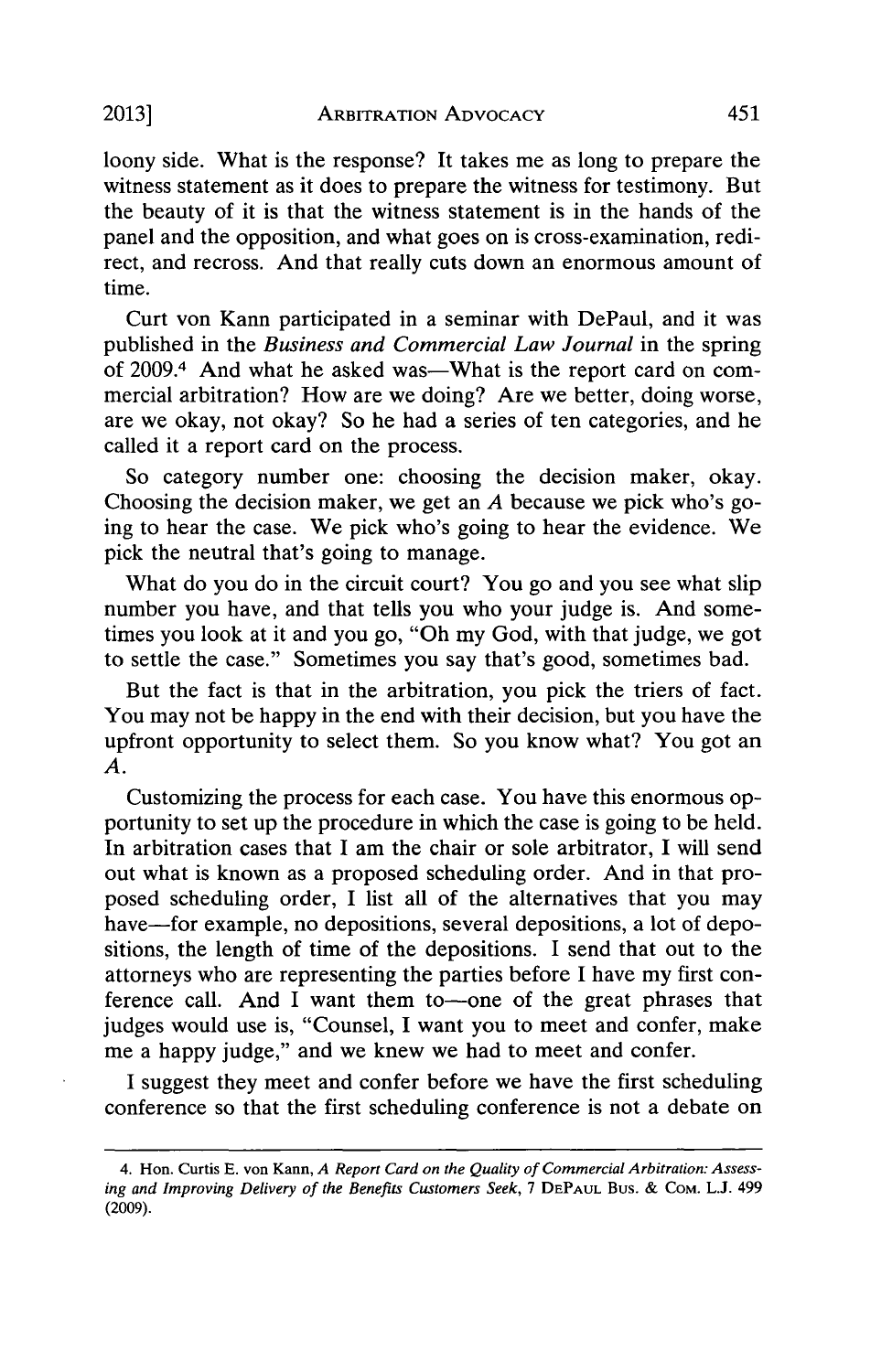all of the issues that are going to be involved. What is left for that first conference call are those issues that could not be agreed upon.

And I often use one of the techniques that my colleague Paul Lurie suggested, and that is when you can't get to that point and one side says, "I want five depositions" and the other side says, "If they want five, I want six." "Well, if they get six, then I want seven."

Paul says you know what—and it works—why don't we start out with three. Let's see how the first three go. **If** you want more, we'll talk about it, and you know what, invariably, it doesn't go beyond three.

Flexibility of the process. There is no greater flexibility than in arbitration. It is far more flexible than the court process. For example, I can take witnesses out of turn. The claimant is putting on its case and the respondent says, "You know what, my key witness is going to Portugal on a trip and is going to be gone for six months." We take the witness out of turn and put him or her on. You can't do that in a courtroom. You can in arbitration.

The accessibility to the panel. We're always accessible as long as it is to all of the panel. Never ever call the judge to say, "Judge, when are you going to make the decision?" But in the scheduling order, I am bound to make a decision within a certain period of time.

Case administration. He gave accessibility an *A.* Case administration depends on the entity that you're using. American Arbitration Association, **JAMS,** Dispute Resolution, whatever it might be.

Fair and just results. He gave it an *A* because I suppose if you win, it was fair and just. If you lose, it wasn't as fair and just as you thought it might be.

Finality. He gave it a *B* because of this push for appeals. The question that you have to ask your client, and the client has to ask-In this dispute, are you looking for finality or are you looking for vindication? **If** you're looking for finality, why do you need an appeal process? You want it, it's going to cost you, and it's going to cost you significantly. So on finality, he gave us a *B.*

Less costly than litigation, regrettably arbitration got a *C* because arbitration has become-I'm going to have trouble pronouncing the word-"litigationized." The trial lawyers have discovered arbitration, and now they are making it into more of a court process. But that also depends on the quality of the neutrals that are chosen. So he gave us a *C* for that.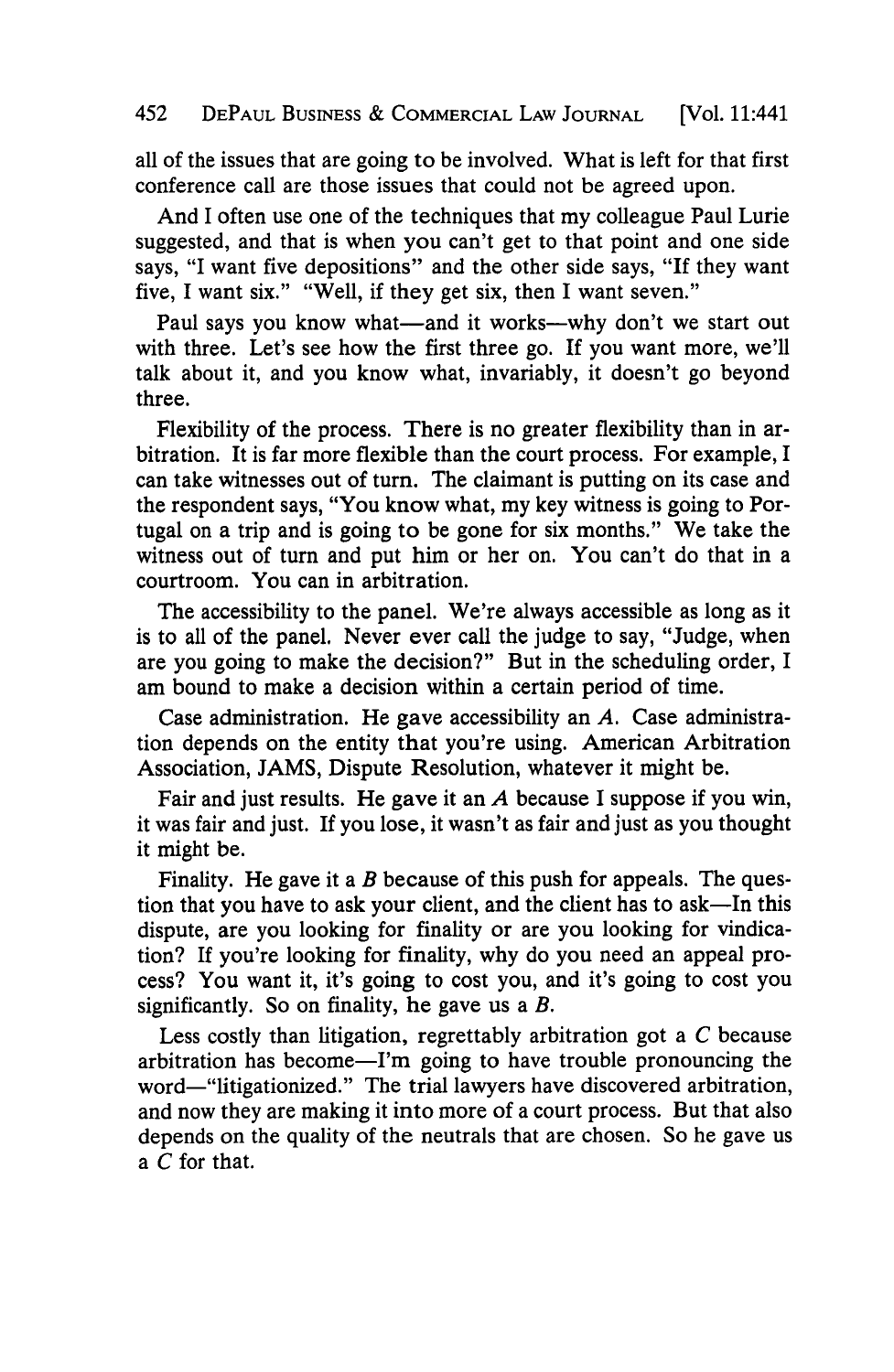Privacy. Privacy depends on the transactional lawyer. What did the transactional lawyer provide in the contract? Let me go back to the construction process, okay?

Ultimately, he comes up with six *As,* three *Bs,* and a *C,* putting arbitration around a *3.5* average on a 4.0 scale, which I think would really put us on the Dean's List.